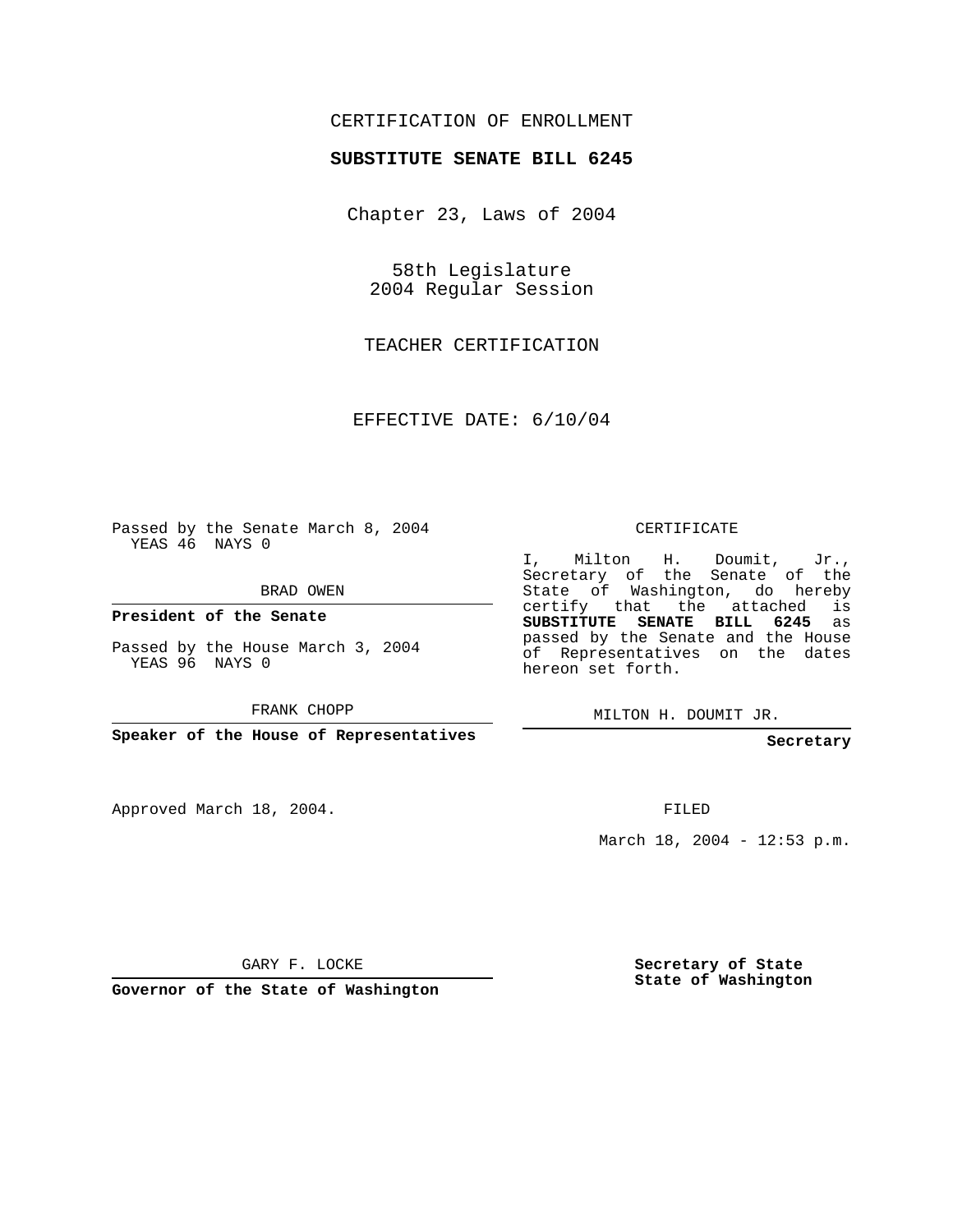## **SUBSTITUTE SENATE BILL 6245** \_\_\_\_\_\_\_\_\_\_\_\_\_\_\_\_\_\_\_\_\_\_\_\_\_\_\_\_\_\_\_\_\_\_\_\_\_\_\_\_\_\_\_\_\_

\_\_\_\_\_\_\_\_\_\_\_\_\_\_\_\_\_\_\_\_\_\_\_\_\_\_\_\_\_\_\_\_\_\_\_\_\_\_\_\_\_\_\_\_\_

AS AMENDED BY THE HOUSE

Passed Legislature - 2004 Regular Session

## **State of Washington 58th Legislature 2004 Regular Session**

**By** Senate Committee on Education (originally sponsored by Senators Zarelli, Regala, Winsley and Rasmussen)

READ FIRST TIME 02/04/04.

 AN ACT Relating to residency teacher certification partnership programs; amending RCW 28A.660.010, 28A.660.020, 28A.660.030, 28A.660.040, 28A.660.050, and 28A.660.901; repealing RCW 28A.660.900; and providing an expiration date.

5 BE IT ENACTED BY THE LEGISLATURE OF THE STATE OF WASHINGTON:

 6 **Sec. 1.** RCW 28A.660.010 and 2001 c 158 s 2 are each amended to 7 read as follows:

 There is hereby created a statewide partnership grant program to provide new high-quality alternative routes to residency teacher certification. To the extent funds are appropriated for this specific purpose, funds provided under this partnership grant program shall be used solely for school districts, or consortia of school districts, to partner with state-approved higher education teacher preparation 14 programs to provide one or more of ((three)) four alternative route 15 programs in RCW 28A.660.040, with routes one, two, and three aimed at recruiting candidates to teaching in subject matter shortage areas and areas with shortages due to geographic location. Districts, or consortia of districts, may also include their educational service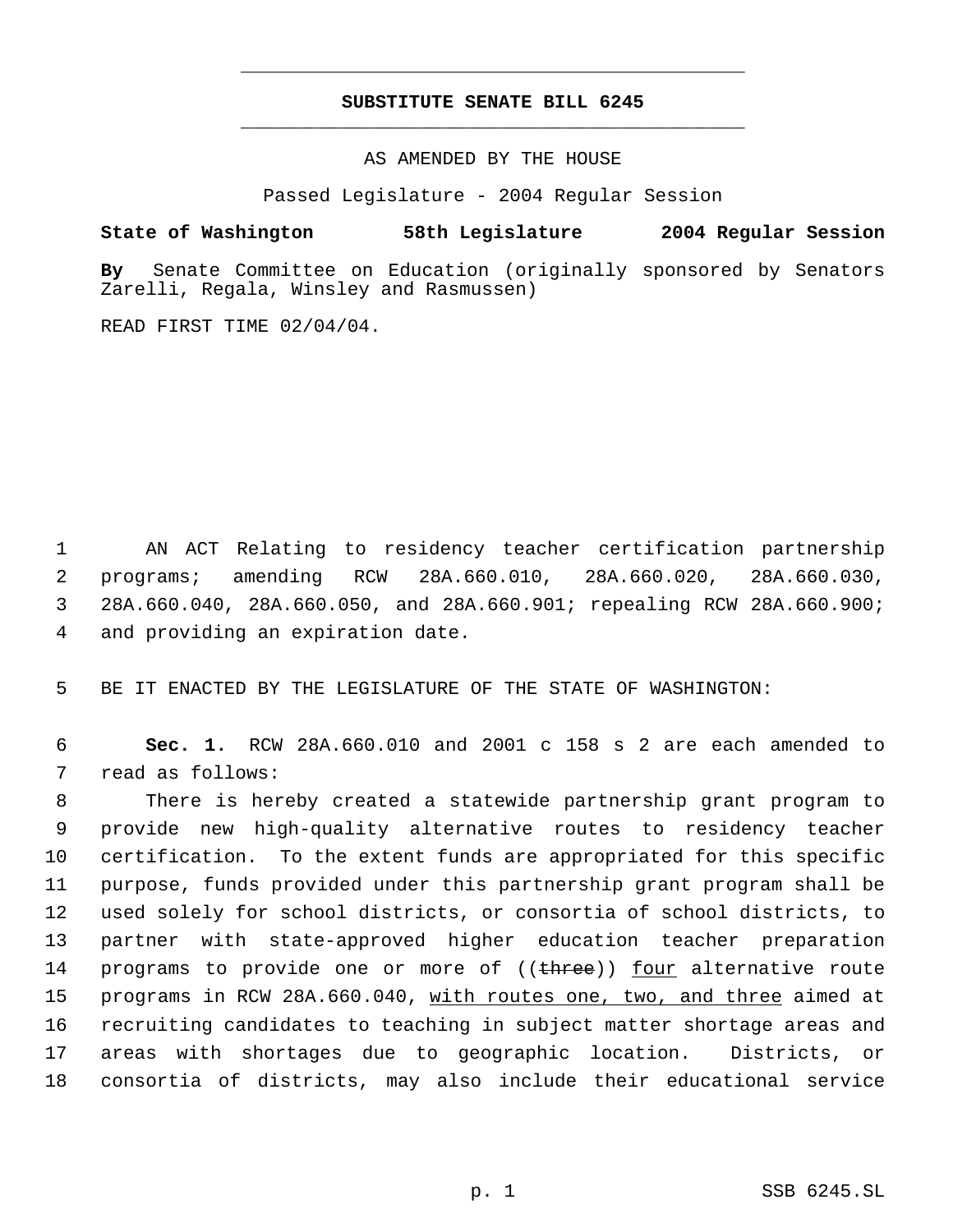1 districts in their partnership grant program. ((Partnership programs

receiving grants may enroll candidates as early as January 2002.))

 **Sec. 2.** RCW 28A.660.020 and 2003 c 410 s 1 are each amended to read as follows:

 (1) Each district or consortia of school districts applying for the alternative route certification program shall submit a proposal to the Washington professional educator standards board specifying:

 (a) The route or routes the partnership program intends to offer and a detailed description of how the routes will be structured and 10 operated by the partnership;

(b) The number of candidates that will be enrolled per route;

 (c) An identification, indication of commitment, and description of the role of approved teacher preparation programs that are partnering with the district or consortia of districts;

 (d) An assurance of district provision of adequate training for mentor teachers either through participation in a state mentor training academy or district-provided training that meets state-established mentor-training standards specific to the mentoring of alternative route candidates;

 (e) An assurance that significant time will be provided for mentor teachers to spend with the alternative route teacher candidates throughout the internship. Partnerships must provide each candidate with intensive classroom mentoring until such time as the candidate demonstrates the competency necessary to manage the classroom with less intensive supervision and guidance from a mentor;

 (f) A description of the rigorous screening process for applicants to alternative route programs, including entry requirements specific to each route, as provided in RCW 28A.660.040; and

 (g) The design and use of a teacher development plan for each candidate. The plan shall specify the alternative route coursework and training required of each candidate and shall be developed by comparing the candidate's prior experience and coursework with the state's new performance-based standards for residency certification and adjusting any requirements accordingly. The plan may include the following components:

 (i) A minimum of one-half of a school year, and an additional significant amount of time if necessary, of intensive mentorship,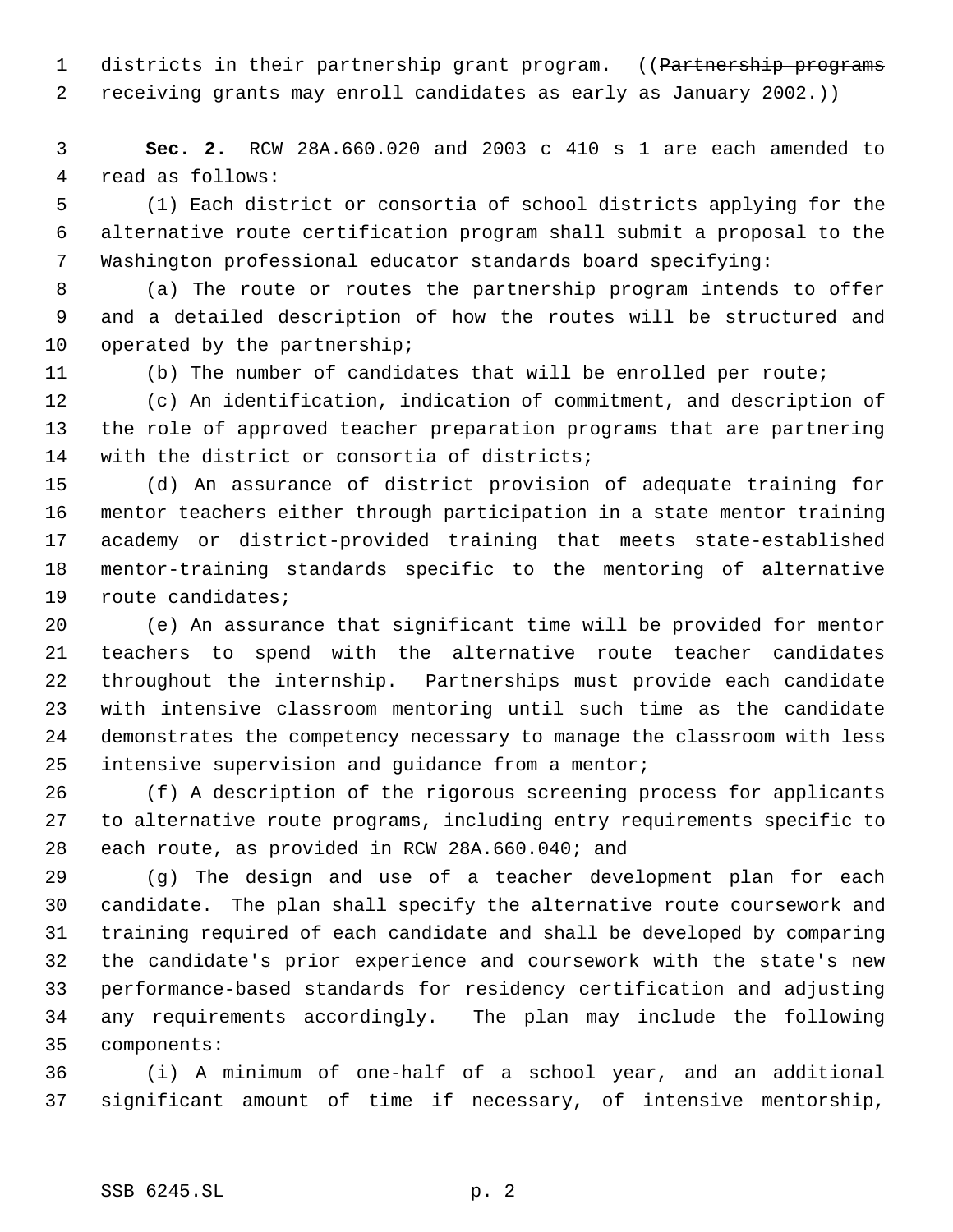starting with full-time mentoring and progressing to increasingly less intensive monitoring and assistance as the intern demonstrates the skills necessary to take over the classroom with less intensive support. For route one and two candidates, before the supervision is diminished, the mentor of the teacher candidate at the school and the supervisor of the teacher candidate from the higher education teacher preparation program must both agree that the teacher candidate is ready to manage the classroom with less intensive supervision. For route 9 three and four candidates, the mentor of the teacher candidate shall make the decision;

 (ii) Identification of performance indicators based on the knowledge and skills standards required for residency certification by the state board of education;

 (iii) Identification of benchmarks that will indicate when the standard is met for all performance indicators;

 (iv) A description of strategies for assessing candidate performance on the benchmarks;

 (v) Identification of one or more tools to be used to assess a candidate's performance once the candidate has been in the classroom for about one-half of a school year; and

 (vi) A description of the criteria that would result in residency certification after about one-half of a school year but before the end of the program.

 (2) To the extent funds are appropriated for this purpose, districts may apply for program funds to pay stipends to trained mentor teachers of interns during the mentored internship. The per intern amount of mentor stipend shall not exceed five hundred dollars.

 **Sec. 3.** RCW 28A.660.030 and 2003 c 410 s 2 are each amended to read as follows:

 (1) The professional educator standards board, with support from the office of the superintendent of public instruction, shall select school districts and consortia of school districts to receive partnership grants from funds appropriated by the legislature for this purpose. Factors to be considered in selecting proposals include, but are not limited to:

(a) For routes one, two, and three, the degree to which the

p. 3 SSB 6245.SL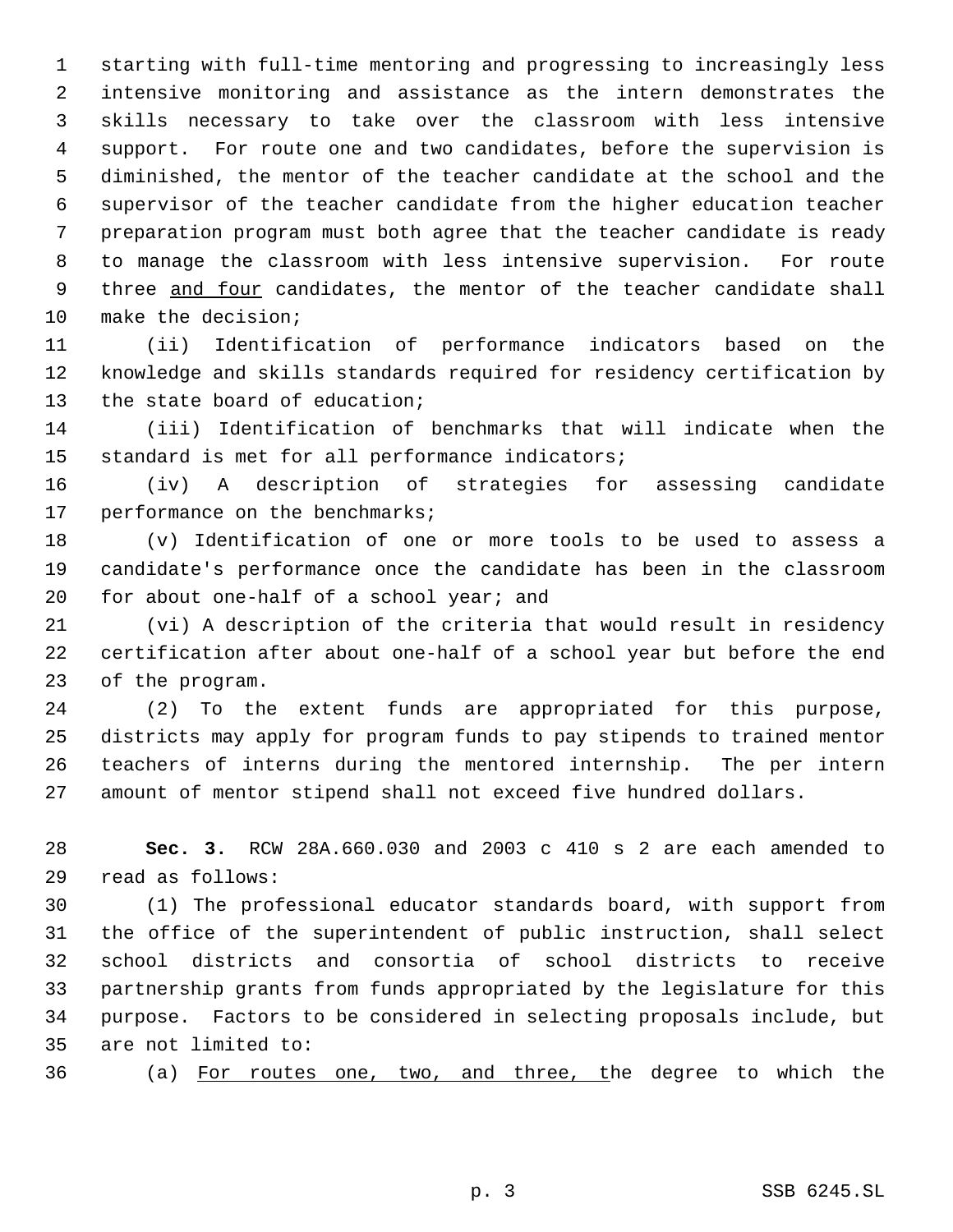district, or consortia of districts in partnership, are currently experiencing teacher shortages;

 (b)(i) For routes one, two, three, and four, the degree to which the proposal addresses criteria specified in RCW 28A.660.020 and is in keeping with specifications of program routes in RCW 28A.660.040;

 $((+e))$  ( $\underline{i}\underline{i}$ ) The cost-effectiveness of the proposed program; and

 (( $\left(\frac{1}{d} \right)$ ) (iii) Any demonstrated district and in-kind contributions to the program.

 (2) Selection of proposals shall also take into consideration the need to ensure an adequate number of candidates for each type of route in order to evaluate their success.

 (3) Funds appropriated for the partnership grant program in this chapter shall be administered by the office of the superintendent of public instruction.

 **Sec. 4.** RCW 28A.660.040 and 2001 c 158 s 5 are each amended to read as follows:

 Partnership grants funded under this chapter shall operate one to 18 ((three)) four specific route programs. Successful completion of the program shall make a candidate eligible for residency teacher certification. For route one and two candidates, the mentor of the teacher candidate at the school and the supervisor of the teacher candidate from the higher education teacher preparation program must both agree that the teacher candidate has successfully completed the 24 program. For route three and four candidates, the mentor of the teacher candidate shall make the determination that the candidate has successfully completed the program.

 (1) Partnership grant programs seeking funds to operate route one programs shall enroll currently employed classified instructional employees with transferable associate degrees seeking residency teacher certification with endorsements in special education, bilingual education, or English as a second language. It is anticipated that candidates enrolled in this route will complete both their baccalaureate degree and requirements for residency certification in two years or less, including a mentored internship to be completed in the final year. In addition, partnership programs shall uphold entry requirements for candidates that include: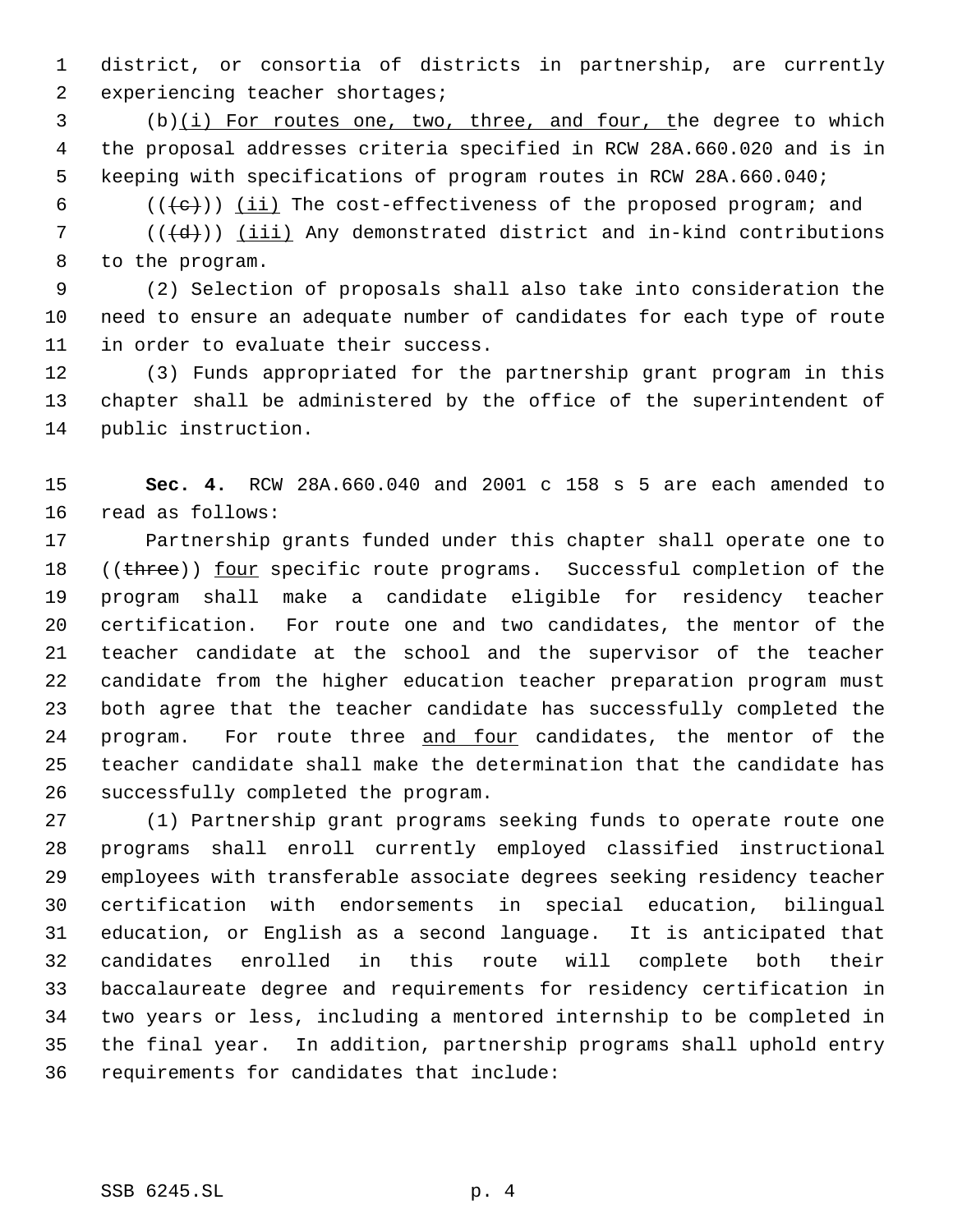(a) District or building validation of qualifications, including three years of successful student interaction and leadership as a classified instructional employee;

 (b) Successful passage of the statewide basic skills exam, when available; and

 (c) Meeting the age, good moral character, and personal fitness requirements adopted by rule for teachers.

 (2) Partnership grant programs seeking funds to operate route two programs shall enroll currently employed classified staff with baccalaureate degrees seeking residency teacher certification in subject matter shortage areas and areas with shortages due to geographic location. Candidates enrolled in this route must complete a mentored internship complemented by flexibly scheduled training and coursework offered at a local site, such as a school or educational service district, or online or via video-conference over the K-20 network, in collaboration with the partnership program's higher education partner. In addition, partnership grant programs shall uphold entry requirements for candidates that include:

 (a) District or building validation of qualifications, including three years of successful student interaction and leadership as classified staff;

 (b) A baccalaureate degree from a regionally accredited institution of higher education. The individual's college or university grade point average may be considered as a selection factor;

 (c) Successful completion of the content test, once the state content test is available;

 (d) Meeting the age, good moral character, and personal fitness requirements adopted by rule for teachers; and

 (e) Successful passage of the statewide basic skills exam, when available.

 (3) Partnership grant programs seeking funds to operate route three programs shall enroll individuals with baccalaureate degrees, who are 33 not employed in the district at the time of application( $(-$ or who hold 34 emergency substitute certificates)). When selecting candidates for certification through route three, districts shall give priority to individuals who are seeking residency teacher certification in subject matter shortage areas or shortages due to geographic locations. For route three only, the districts may include additional candidates in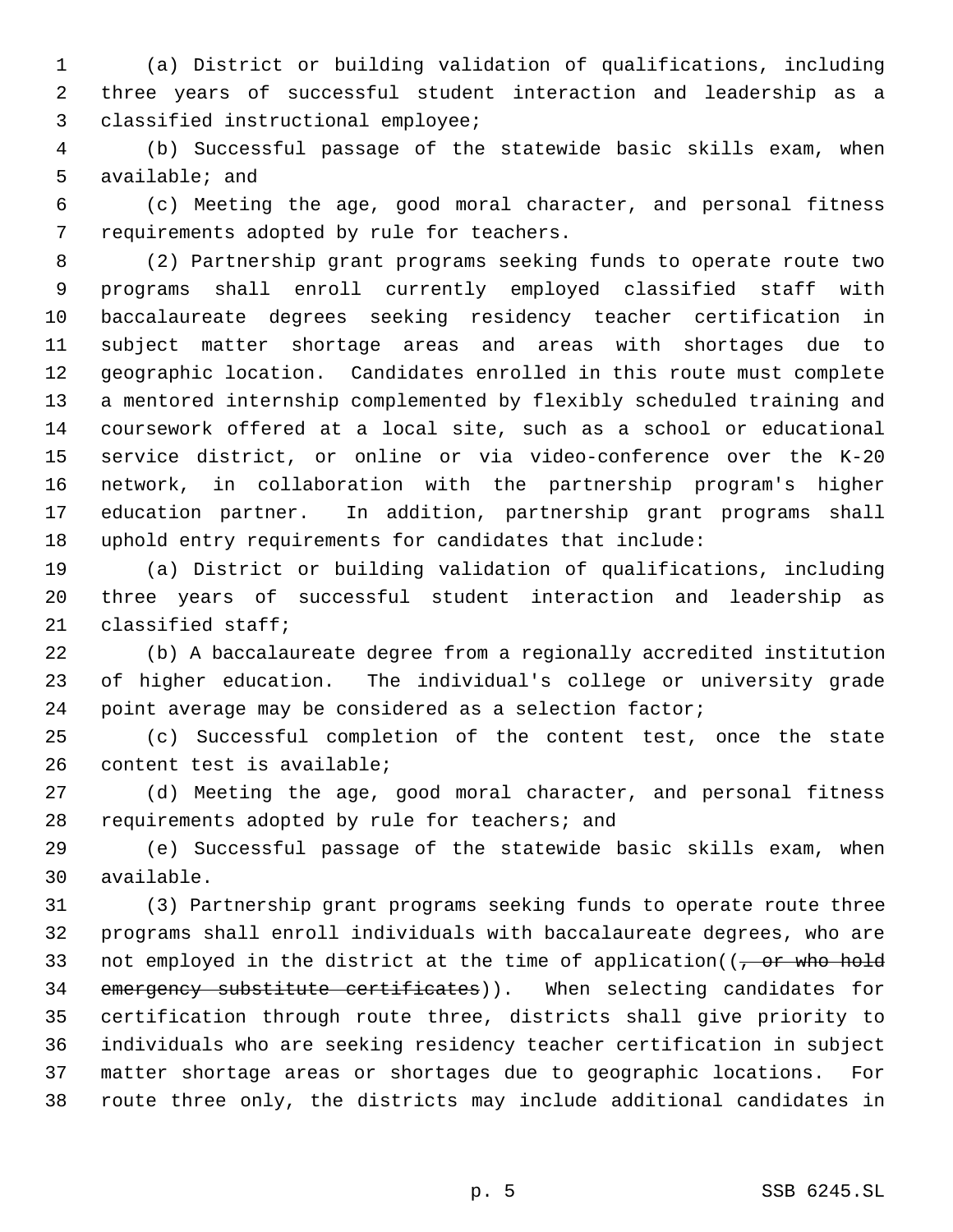nonshortage subject areas if the candidates are seeking endorsements with a secondary grade level designation as defined by rule by the state board of education. The districts shall disclose to candidates in nonshortage subject areas available information on the demand in those subject areas. Cohorts of candidates for this route shall attend an intensive summer teaching academy, followed by a full year employed by a district in a mentored internship, followed, if necessary, by a second summer teaching academy. In addition, partnership programs shall uphold entry requirements for candidates that include:

(a) Five years' experience in the work force;

 (b) A baccalaureate degree from a regionally accredited institution of higher education. The individual's grade point average may be considered as a selection factor;

 (c) Successful completion of the content test, once the state content test is available;

 (d) External validation of qualifications, including demonstrated successful experience with students or children, such as references [reference] letters and letters of support from previous employers;

 (e) Meeting the age, good moral character, and personal fitness requirements adopted by rule for teachers; and

 (f) Successful passage of statewide basic skills exams, when available.

 (4) Partnership grant programs seeking funds to operate route four programs shall enroll individuals with baccalaureate degrees, who are employed in the district at the time of application, or who hold 26 conditional teaching certificates or emergency substitute certificates. 27 Cohorts of candidates for this route shall attend an intensive summer teaching academy, followed by a full year employed by a district in a mentored internship. In addition, partnership programs shall uphold entry requirements for candidates that include:

(a) Five years' experience in the work force;

 (b) A baccalaureate degree from a regionally accredited institution of higher education. The individual's grade point average may be considered as a selection factor;

 (c) Successful completion of the content test, once the state content test is available;

(d) External validation of qualifications, including demonstrated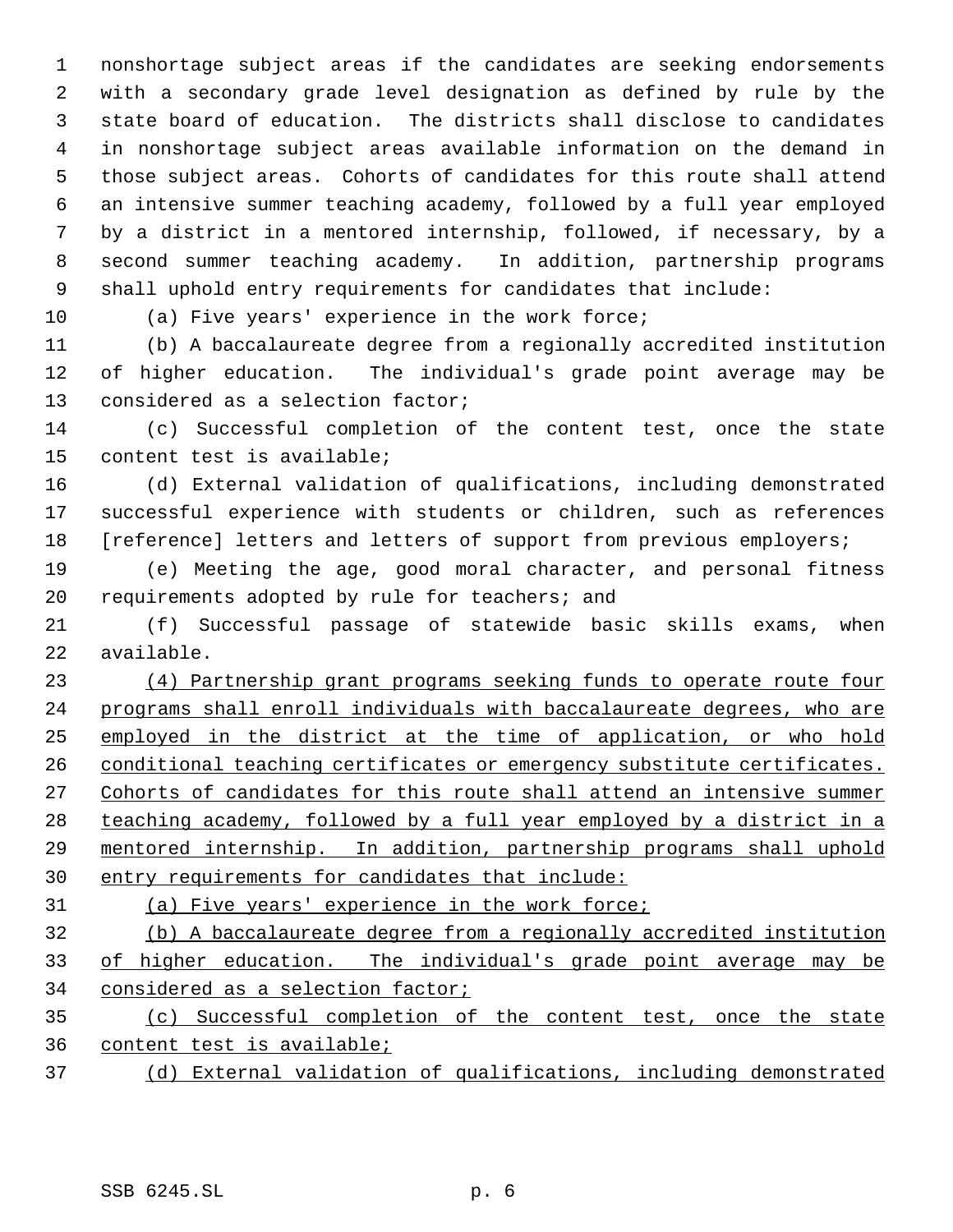successful experience with students or children, such as reference 2 letters and letters of support from previous employers;

 (e) Meeting the age, good moral character, and personal fitness 4 requirements adopted by rule for teachers; and

 (f) Successful passage of statewide basic skills exams, when available.

 **Sec. 5.** RCW 28A.660.050 and 2003 c 410 s 3 are each amended to read as follows:

 The alternative route conditional scholarship program is created under the following guidelines:

 (1) The program shall be administered by the higher education coordinating board. In administering the program, the higher education coordinating board has the following powers and duties:

 (a) To adopt necessary rules and develop guidelines to administer the program;

 (b) To collect and manage repayments from participants who do not 17 meet their service obligations; and

 (c) To accept grants and donations from public and private sources for the program.

 (2) Participation in the alternative route conditional scholarship program is limited to interns of the partnership grant programs under RCW 28A.660.040. The Washington professional educator standards board shall select interns to receive conditional scholarships.

 (3) In order to receive conditional scholarship awards, recipients shall be accepted and maintain enrollment in alternative certification routes through the partnership grant program, as provided in RCW 28A.660.040. Recipients must continue to make satisfactory progress towards completion of the alternative route certification program and receipt of a residency teaching certificate.

 (4) For the purpose of this chapter, a conditional scholarship is a loan that is forgiven in whole or in part in exchange for service as a certificated teacher employed in a Washington state K-12 public school. The state shall forgive one year of loan obligation for every two years a recipient teaches in a public school. Recipients that fail to continue a course of study leading to residency teacher certification or cease to teach in a public school in the state of